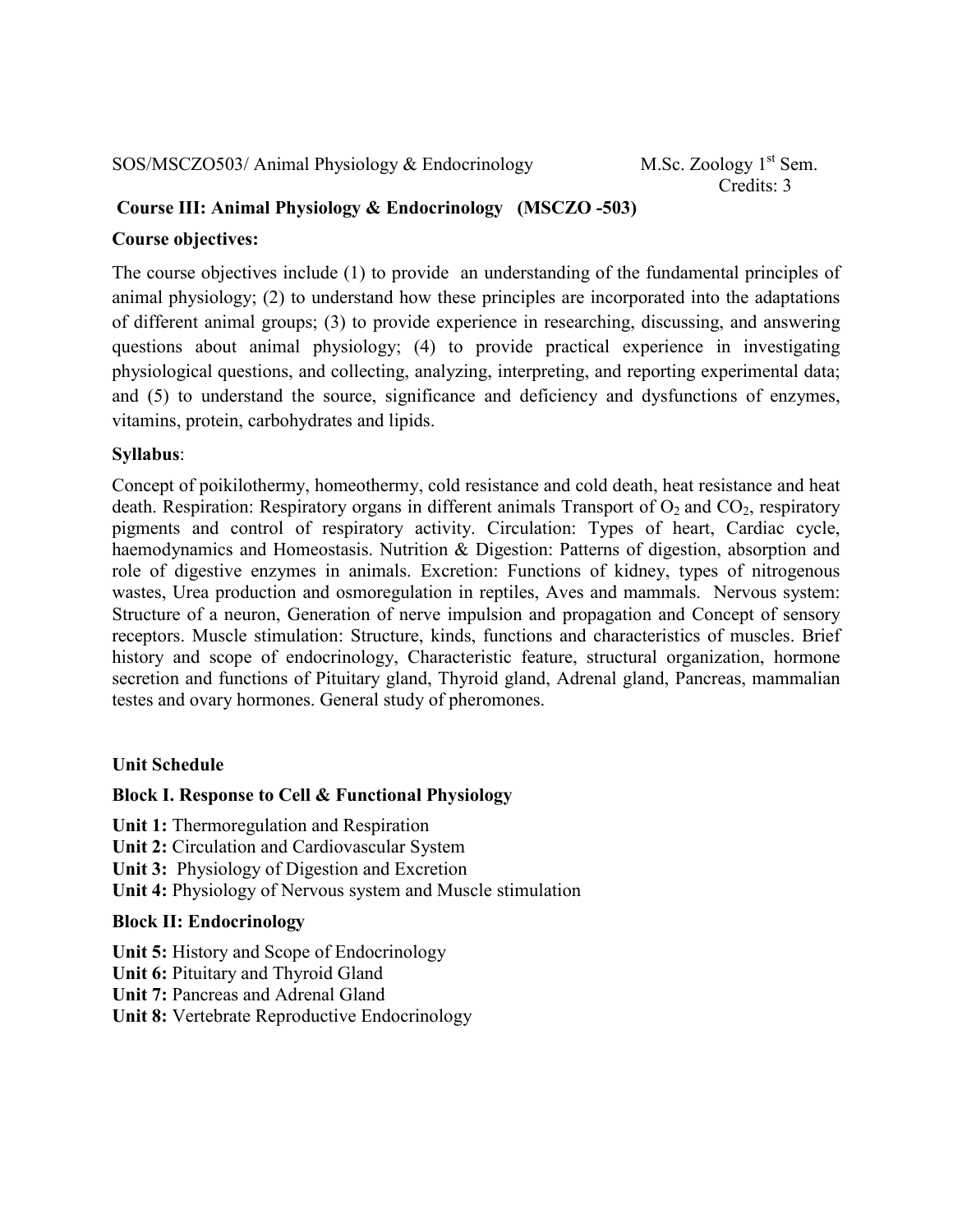### **Course III: Animal Physiology& Endocrinology (MSCZO -503) UNIT WISE CONTENTS (MSCZO-503)**

### **Block I. Response to Cell & Functional Physiology**

**Unit 1:** Thermoregulation and Respiration

- 1.1 Objectives
- 1.2 Introduction
- 1.3 Concept of Poikilothermy and Homeothermy
- 1.4 Survival Mechanism in Poikilotherms and Homeotherms
- 1.5 Cold Resistance and Cold Death, Heat Resistance and Heat Death
- 1.6 Respiratory Organs in Different Animals
- 1.7 Transport of Oxygen and Carbon dioxide
- 1.8 Respiratory Pigments
- 1.9 Summary
- 1.10 Terminal Questions and Answers

#### **Unit 2:** Circulation and Cardiovascular System

- 2.1 Objectives
- 2.2 Introduction
- 2.3 Types of heart
- 2.3.1 Concepts of Neurogenic and Myogenic Hearts
- 2.4 Cardiac cycle, ECG patterns in Mammals
- 2.5 Homeostasis and Blood Clot Formation
- 2.6 Summary
- 2.7 Terminal Questions and Answers

**Unit 3:** Physiology of Digestion and Excretion

- 3.1 Objectives
- 3.2 Introduction
- 3.3 Patterns of Digestion and Absorption in Animals
- 3.4 Role of Digestive Enzymes
- 3.5 Digestion, Absorption and Assimilation of Various Food Stuffs
- 3.6 Functions of Kidney
- 3.7 Types of Nitrogenous Wastes in Different Animal Groups and their Excretion
- 3.8 Urea production Hans *Krebs* and Kurt *Henseleit* cycle, Urine Formation
- 3.9 Osmoregulation
- 3.9.1 Reptiles, Aves & Mammals
- 3.10 Summary
- 3.11Terminal Questions and Answers

#### **Unit 4:** Physiology of Nervous system and Muscle stimulation

- 4.1 Objectives
- 4.2 Introduction
- 4.3 Structure of a Neuron
- 4.4 Generation of Nerve Impulsion and Propagation
- 4.5 Synaptic Transmission and Neurotransmitters